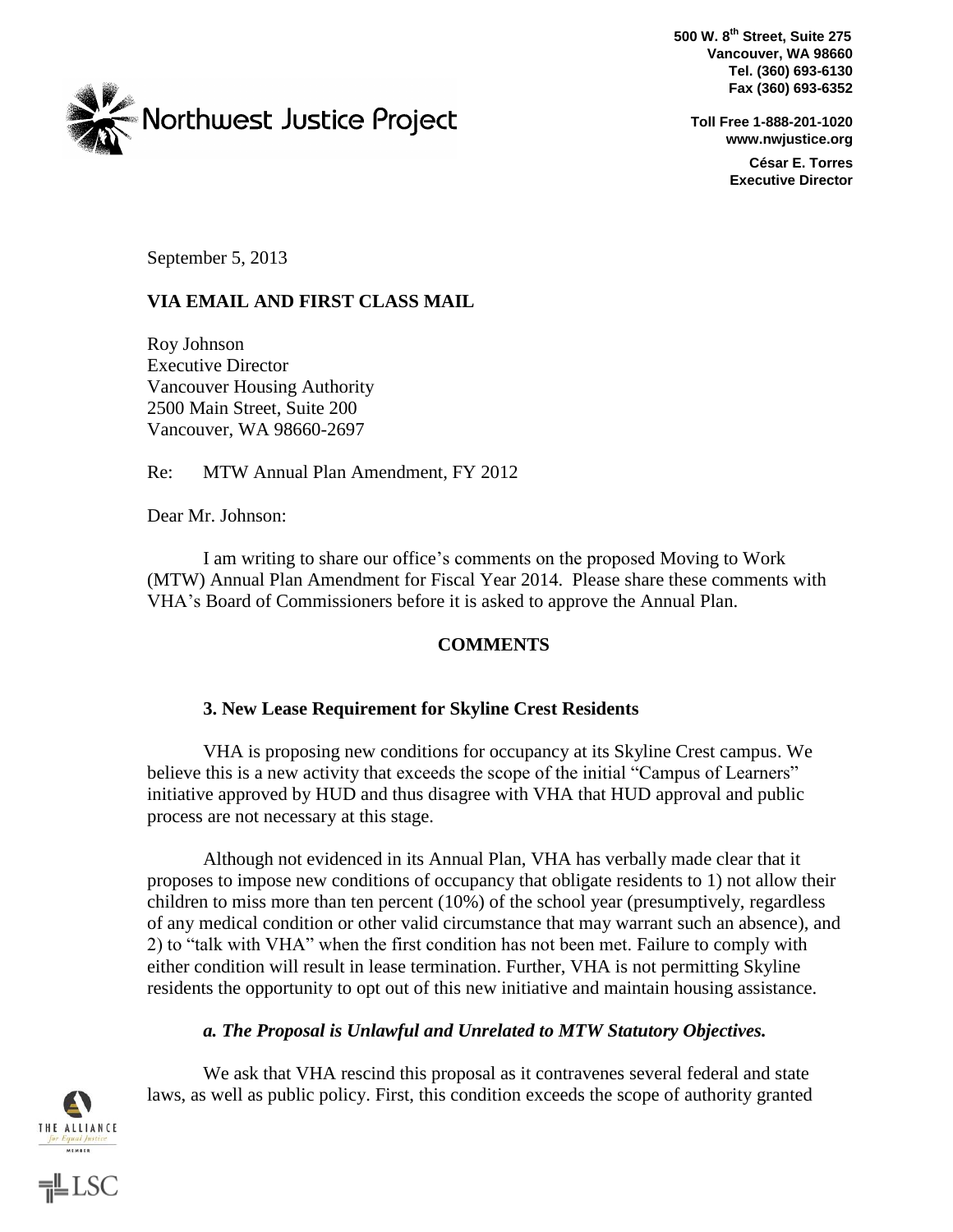September 5, 2013 Comments on MTW Annual Plan Amendment, FY 2014 Page 2

VHA under Housing Authorities Law, RCW 35.82, *et seq*. As a statutorily created entity, VHA's powers are limited to that conferred upon it by the Washington State Legislature. The Legislature has not specifically empowered VHA to impose such conditions of occupancy, nor could it as those conditions run afoul of a tenant's constitutional right to parent her child.

It is not the role of a housing authority to monitor or control the education decisions of its residents. Washington has developed an adequate framework for ensuring the proper education of children in this state, and does not need VHA to assist in this regard. For instance, Revised Code of Washington (RCW) 28A.225, *et seq.* (aka the "Becca Bill"), provides consequences for unexcused absences, including fines or juvenile detention. It also requires schools to take appropriate steps to work with families to reduce or eliminate absences and avoid truancy. Educational and childhood development are best left in the hands of those who are experienced in, and given funding for, such matters.

Notably, and as discussed further below, VHA's proposed conditions impinge on the rights granted to teenagers and their families by the Washington State Legislature, set forth in RCW 28A.225.010(1)(e).

Second, the conditions violate federal and state laws prohibiting unreasonable lease terms. *See* 42 USC 1437(d)(1)(2); RCW 59.18.360. The conditions have no rational relationship to the health, safety, welfare or convenience of tenants or use of dwelling units.

Third, the conditions are likely unenforceable because they are terms of adhesion and are therefore unconscionable. *See Townsend v. Quadrant Corp*, 153 Wash. App. 870 (2009). Under Washington law, "[w]hether a contract is one of adhesion depends upon an analysis of the following factors: "'(1) whether the contract is a standard form printed contract, (2) whether it was prepared by one party and submitted to the other on a take it or leave it basis, and (3) whether there was no true equality of bargaining power between the parties.'" *Id.* (citations omitted). VHA's proposal attempts to take unfair advantage of the imbalance of bargaining power in the landlord-tenant relationship. It essentially requires that low-income parents either yield constitutionally protected child-rearing authority to VHA or become homeless. Such a choice is patently unfair to low-income families who cannot afford to move but who also want to decide by and for themselves, without interference from a landlord inexperienced and unlicensed in educational or childhood development, how to best guide their children to educational success.

Fourth, the proposal represents an impermissible encroachment into the parent-child relationship and a family's right of privacy. It is axiomatic that parents have a fundamental right to direct the education and rearing of their children. *See USCA Const. Amend. 14* (Fourteenth Amendment); *Santosky v. Kramer*, 455 US 475, (1982). VHA has not offered any authority for the proposition that it may condition the provision of basic shelter upon a parent's relinquishment of control over his/her child's education and upbringing.

Fifth, the conditions have no rational relationship to VHA's MTW statutory objectives. A child's academic success may eventually lead to that child's economic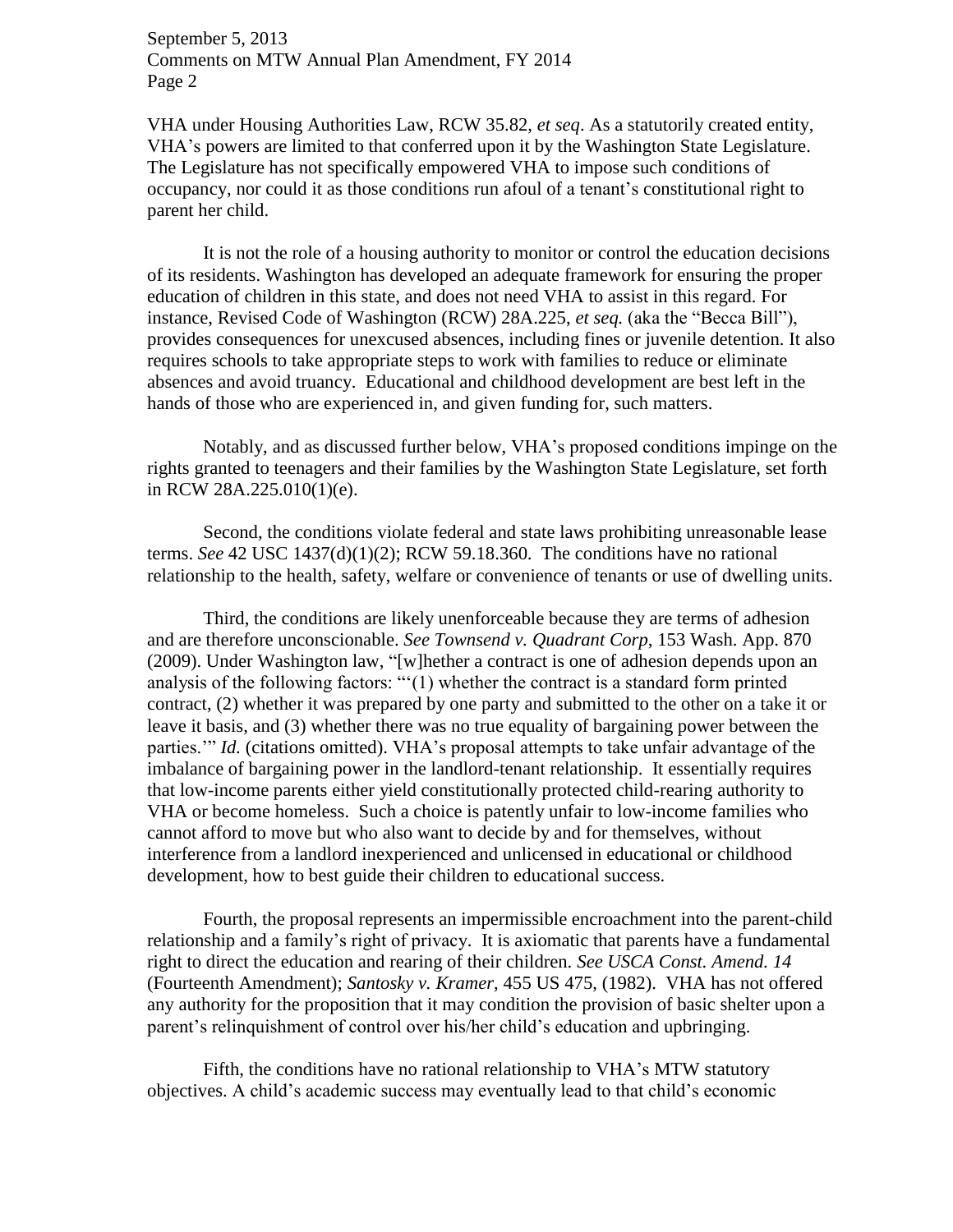September 5, 2013 Comments on MTW Annual Plan Amendment, FY 2014 Page 3

independence, but it will not lead to the parents' economic independence. VHA is obligated, under its MTW agreement, to develop initiatives designed to encourage people *who are working or seeking work* gain self-sufficiency – by definition that means the adult members of a given household. VHA's proposed conditions of occupancy offer no encouragement to parents to achieve their educational and employment related goals.

VHA's position on this issue is ironic given its position on its imputed minimum income initiative. Regarding that issue, our office, along with other community stakeholders, asked VHA to provide supportive services to assist residents overcome the various barriers to economic self-sufficiency. VHA steadfastly declined these requests, asserting that its role is to provide "affordable housing", and that it is not "staffed or funded to assume the role of multi-disciplinary case managers." It is thus surprising that VHA deems it appropriate for its case-managers to take on the disciplines of education and childhood development. And, as for funding, it likely would have taken no more funding to assist parents further their educational and economic goals than it will for VHA to micromanage the parenting and education of Skyline Crest children over the next several years. And, increasing administrative costs for tasks wholly unrelated to affordable housing is inconsistent with the MTW statutory objective of decreasing administrative costs.

Furthermore, during the Advisory Committee meeting of August 1, 2013, VHA management mistakenly asserted that Tacoma Housing Authority (THA) has undertaken a similar initiative. THA's Education Project is markedly different. First, its project is voluntary; it was not imposed on public housing tenants who have little choice but to accept a housing authority's intrusion on their right to parent their children if they wish to keep their housing. Second, THA has made abundantly clear that the children are not responsible for the family's shelter. Third, THA's initiative applies only to children in elementary school because THA recognizes that there are more complex considerations to be made when developing an appropriate model for teenagers. VHA's model does not account for the difficulties that parents may encounter, despite their best efforts, in keeping teenagers on a path of academic success. And, VHA's proposal requires more than Washington's truancy laws require, in violation of RCW 28A.225.010(1)(e). VHA has not demonstrated any authority for imposing a greater standard on low-income parents than state law imposes on all parents.

For the above stated reasons, VHA should abandon its coercive social engineering model and focus instead on developing an incentive based model, such as Tacoma Housing Authority's Scholars Incentive Program. Under this model, eighth grade students are enrolled in a college bound program; in exchange, THA provides, among other things, an IDA. Encouraging children through a reward system is far more likely to yield positive results than coercing children and their parents to comply with misguided and subjective standards to avoid the threat of homelessness.

#### *b. As Described, the Proposed Change Is Otherwise Flawed.*

This proposed initiative poses many unanswered questions. What will happen to tenants who are hailed into VHA's office for a "talk"? Will VHA staff unilaterally and